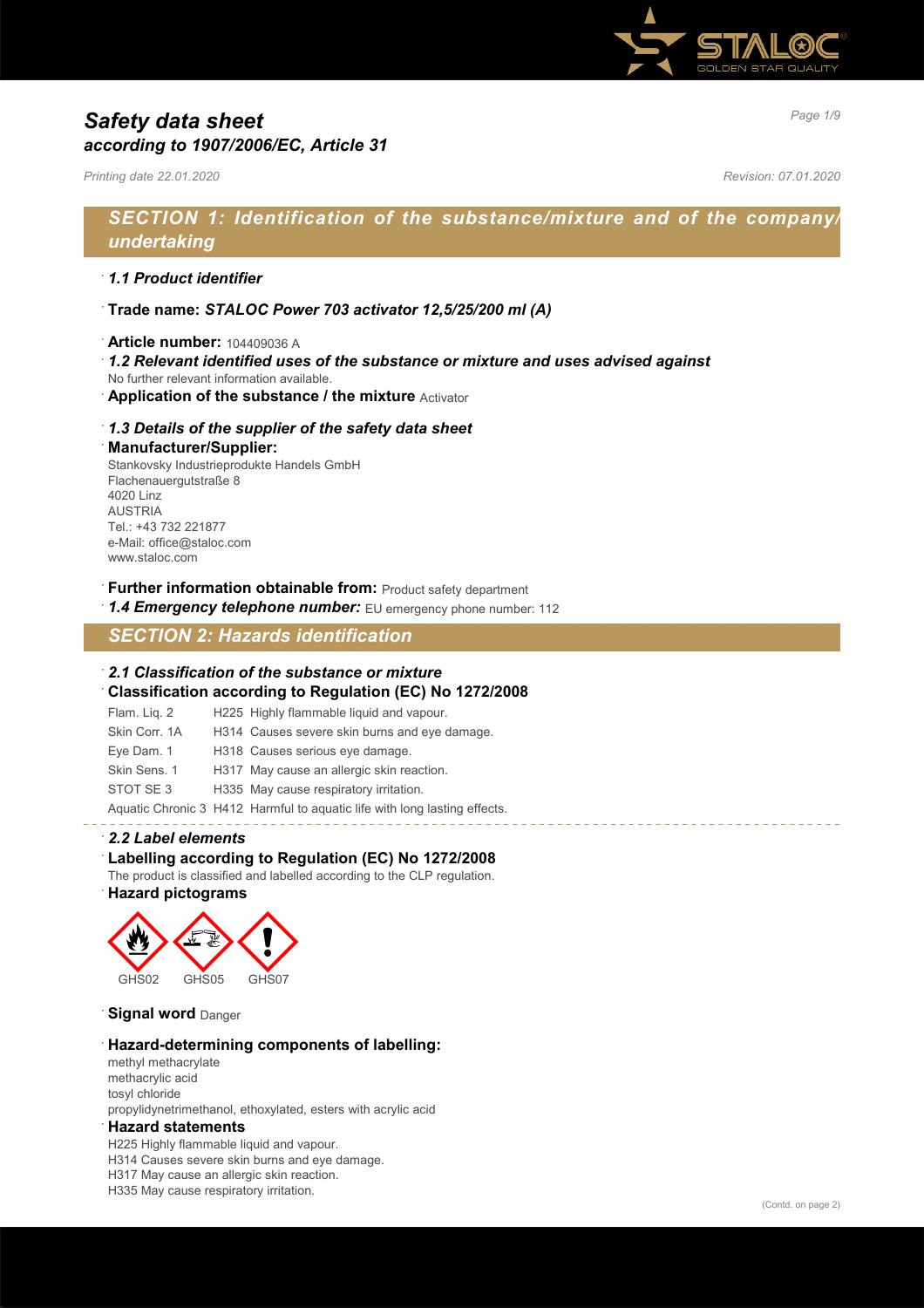

# *Page 2/9 Safety data sheet according to 1907/2006/EC, Article 31*

*Printing date 22.01.2020 Revision: 07.01.2020*

(Contd. of page 1)

## *Trade name: STALOC Power 703 activator 12,5/25/200 ml (A)*

H412 Harmful to aquatic life with long lasting effects.

| <b>Precautionary statements</b>                                                                                               |                                                                                                                         |  |
|-------------------------------------------------------------------------------------------------------------------------------|-------------------------------------------------------------------------------------------------------------------------|--|
| P <sub>101</sub>                                                                                                              | If medical advice is needed, have product container or label at hand.                                                   |  |
| P <sub>102</sub>                                                                                                              | Keep out of reach of children.                                                                                          |  |
| P <sub>103</sub>                                                                                                              | Read label before use.                                                                                                  |  |
|                                                                                                                               | P303+P361+P353 IF ON SKIN (or hair): Take off immediately all contaminated clothing. Rinse skin with water [or shower]. |  |
| P305+P351+P338 IF IN EYES: Rinse cautiously with water for several minutes. Remove contact lenses, if present and easy to do. |                                                                                                                         |  |
|                                                                                                                               | Continue rinsing.                                                                                                       |  |
| P310                                                                                                                          | Immediately call a POISON CENTER/doctor.                                                                                |  |
| P321                                                                                                                          | Specific treatment (see on this label).                                                                                 |  |
| P362+P364                                                                                                                     | Take off contaminated clothing and wash it before reuse.                                                                |  |
| P405                                                                                                                          | Store locked up.                                                                                                        |  |
| P <sub>501</sub>                                                                                                              | Dispose of contents/container in accordance with local/regional/national/international regulations.                     |  |
| $\cdot$ 2.2 Other hererals                                                                                                    |                                                                                                                         |  |

#### · *2.3 Other hazards*

#### · **Results of PBT and vPvB assessment**

- **PBT:** Not applicable.
- · **vPvB:** Not applicable.

# *SECTION 3: Composition/information on ingredients*

### · *3.2 Chemical characterisation: Mixtures*

**Description:** Mixture of substances listed below with nonhazardous additions.

| Dangerous components:                                           |                                                                                                                                                                                                                                                                                                                                                                                                                      |                  |
|-----------------------------------------------------------------|----------------------------------------------------------------------------------------------------------------------------------------------------------------------------------------------------------------------------------------------------------------------------------------------------------------------------------------------------------------------------------------------------------------------|------------------|
| CAS: 80-62-6<br>EINECS: 201-297-1<br>Index number: 607-035-00-6 | methyl methacrylate<br><b>A</b> Flam. Liq. 2, H225; <b>A</b> Skin Irrit. 2, H315; Skin Sens. 1, H317; STOT SE 3, H335                                                                                                                                                                                                                                                                                                | $>25-50%$        |
| CAS: 79-41-4<br>EINECS: 201-204-4<br>Index number: 607-088-00-5 | methacrylic acid<br>→ Acute Tox. 3, H311; → Skin Corr. 1A, H314; ∧ Acute Tox. 4, H302; Acute Tox. 4,<br>H <sub>332</sub><br>Specific concentration limit: STOT SE 3; H335: C ≥ 1 %                                                                                                                                                                                                                                   | ≥5-≤10%          |
| CAS: 98-59-9<br>EINECS: 202-684-8                               | tosyl chloride<br>Eye Dam. 1, H318; $\langle \rangle$ Skin Irrit. 2, H315                                                                                                                                                                                                                                                                                                                                            | $\geq 3 - 10\%$  |
| CAS: 80-15-9<br>EINECS: 201-254-7<br>Index number: 617-002-00-8 | a, a -dimethylbenzyl hydroperoxide<br>The Org. Perox. E, H242; The Tox. 3, H331; The STOT RE 2, H373; A Skin Corr.<br>1B, H314; A Aquatic Chronic 2, H411; A Acute Tox. 4, H302; Acute Tox. 4, H312<br>Specific concentration limits: Skin Corr. 1B; H314: C ≥ 10 %<br>Skin Irrit. 2; H315: $3\%$ ≤ C < 10 %<br>Eye Dam. 1; H318: $C \ge 3$ %<br>Eye Irrit. 2; H319: 1 % $\leq$ C < 3 %<br>STOT SE 3; H335: C ≥ 10 % | $\geq 1 - 2.5\%$ |
| CAS: 128-37-0<br>EINECS: 204-881-4                              | Butylated hydroxytoluene<br>Aquatic Acute 1, H400; Aquatic Chronic 1, H410                                                                                                                                                                                                                                                                                                                                           | $≥0.25 - 5%$     |
|                                                                 | Urethanmethacrylat-Oligomer<br>Skin Irrit. 2, H315; Eye Irrit. 2, H319                                                                                                                                                                                                                                                                                                                                               | $\leq 2.5\%$     |
| CAS: 28961-43-5                                                 | propylidynetrimethanol, ethoxylated, esters with acrylic acid<br>◇ Eye Irrit. 2, H319; Skin Sens. 1, H317                                                                                                                                                                                                                                                                                                            | $\geq 0.1 - 1\%$ |

Additional information: For the wording of the listed hazard phrases refer to section 16.

# *SECTION 4: First aid measures*

#### · *4.1 Description of first aid measures*

· **General information:** Immediately remove any clothing soiled by the product.

#### · **After inhalation:**

- Supply fresh air and to be sure call for a doctor.
- In case of unconsciousness place patient stably in side position for transportation.
- · **After skin contact:** Immediately wash with water and soap and rinse thoroughly.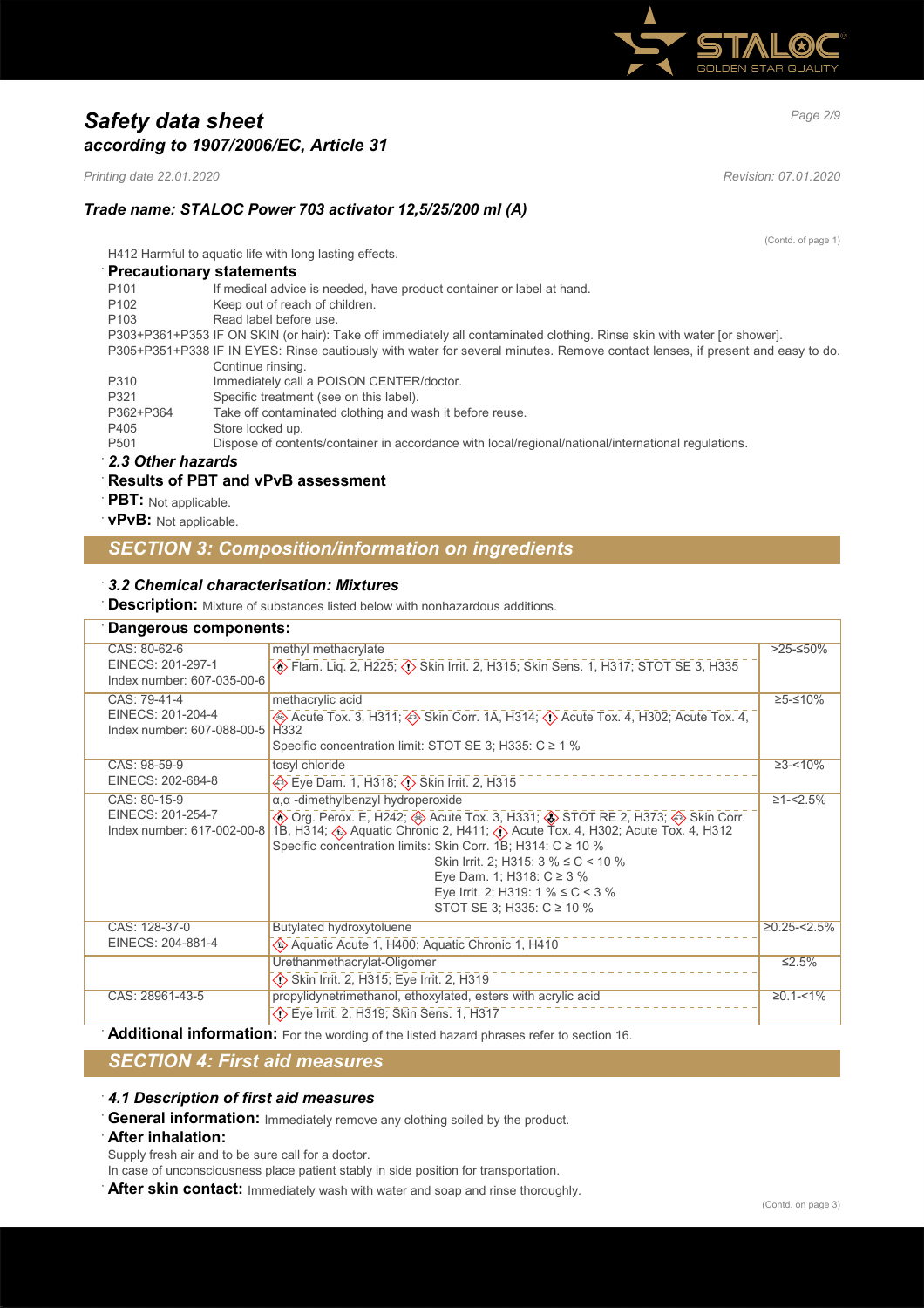

# *Page 3/9 Safety data sheet according to 1907/2006/EC, Article 31*

*Printing date 22.01.2020 Revision: 07.01.2020*

### *Trade name: STALOC Power 703 activator 12,5/25/200 ml (A)*

(Contd. of page 2)

- · **After eye contact:** Rinse opened eye for several minutes under running water. Then consult a doctor.
- After swallowing: Drink plenty of water and provide fresh air. Call for a doctor immediately.
- 4.2 Most important symptoms and effects, both acute and delayed No further relevant information available.
- · *4.3 Indication of any immediate medical attention and special treatment needed*
- No further relevant information available.

### *SECTION 5: Firefighting measures*

#### · *5.1 Extinguishing media*

- Suitable extinguishing agents: CO2, powder or water spray. Fight larger fires with water spray or alcohol resistant foam.
- **For safety reasons unsuitable extinguishing agents: Water with full jet**

#### · *5.2 Special hazards arising from the substance or mixture*

During heating or in case of fire poisonous gases are produced.

### · *5.3 Advice for firefighters*

Protective equipment: Mouth respiratory protective device.

### *SECTION 6: Accidental release measures*

#### · *6.1 Personal precautions, protective equipment and emergency procedures*

Mount respiratory protective device.

Wear protective equipment. Keep unprotected persons away.

#### · *6.2 Environmental precautions:*

Do not allow product to reach sewage system or any water course. Inform respective authorities in case of seepage into water course or sewage system. Do not allow to enter sewers/ surface or ground water.

#### · *6.3 Methods and material for containment and cleaning up:*

Absorb with liquid-binding material (sand, diatomite, acid binders, universal binders, sawdust). Use neutralising agent.

Dispose contaminated material as waste according to item 13. Ensure adequate ventilation.

#### · *6.4 Reference to other sections*

See Section 7 for information on safe handling. See Section 8 for information on personal protection equipment. See Section 13 for disposal information.

### *SECTION 7: Handling and storage*

#### · *7.1 Precautions for safe handling*

Ensure good ventilation/exhaustion at the workplace. Prevent formation of aerosols.

#### · **Information about fire - and explosion protection:**

Keep ignition sources away - Do not smoke. Protect against electrostatic charges. Keep respiratory protective device available.

- · *7.2 Conditions for safe storage, including any incompatibilities* · **Storage:**
- **Requirements to be met by storerooms and receptacles:** Store in a cool location.
- **Information about storage in one common storage facility: Not required.**

#### **Further information about storage conditions:**

Keep container tightly sealed.

Store in cool, dry conditions in well sealed receptacles.

7.3 Specific end use(s) No further relevant information available.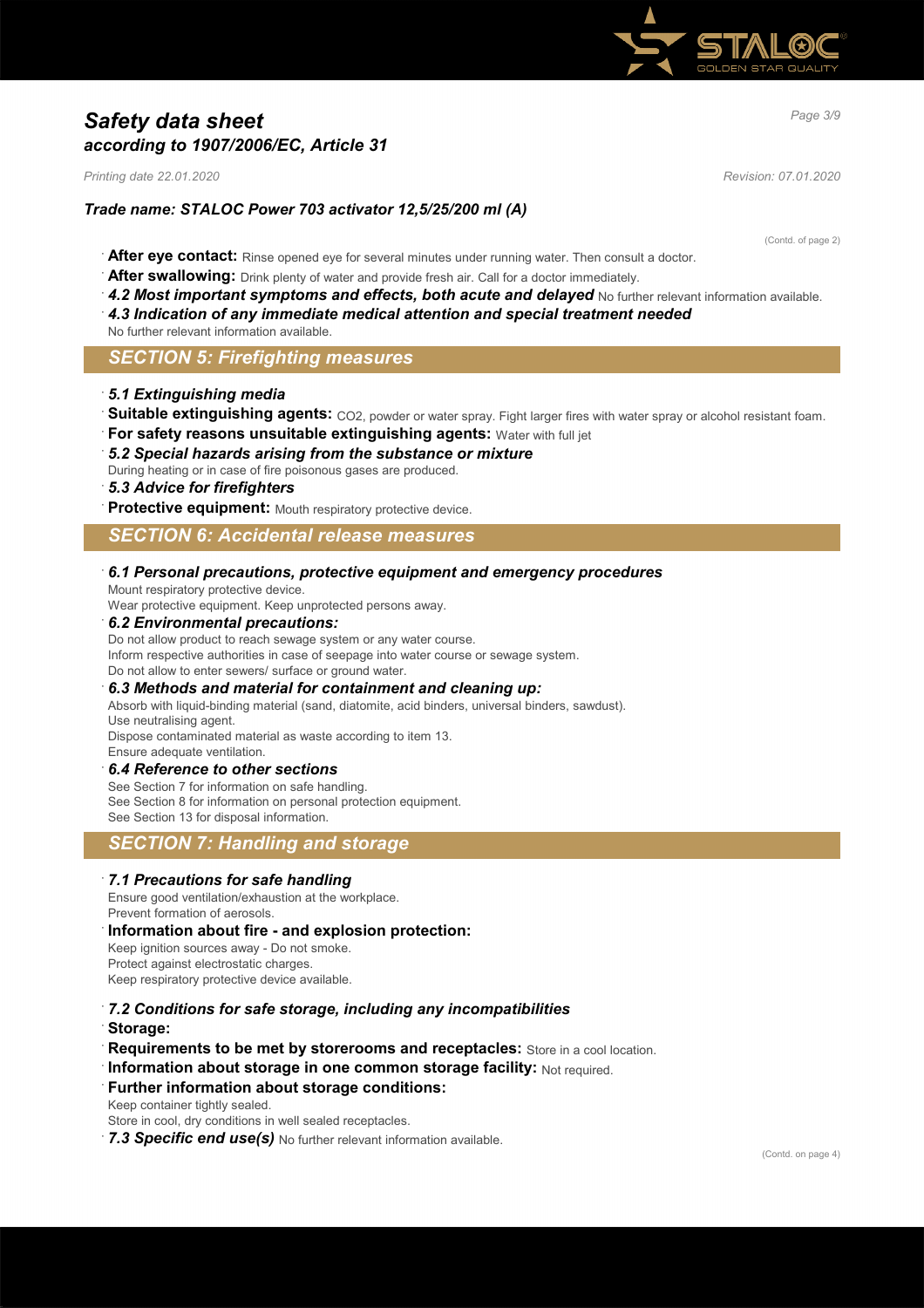

# *Page 4/9 Safety data sheet according to 1907/2006/EC, Article 31*

*Printing date 22.01.2020 Revision: 07.01.2020*

*Trade name: STALOC Power 703 activator 12,5/25/200 ml (A)*

(Contd. of page 3)

## *SECTION 8: Exposure controls/personal protection*

· **Additional information about design of technical facilities:** No further data; see item 7.

### · *8.1 Control parameters*

| Ingredients with limit values that require monitoring at the workplace: |  |
|-------------------------------------------------------------------------|--|
|                                                                         |  |

**80-62-6 methyl methacrylate**

IOELV Short-term value: 100 ppm

Long-term value: 50 ppm

Additional information: The lists valid during the making were used as basis.

#### · *8.2 Exposure controls*

#### · **Personal protective equipment:**

#### · **General protective and hygienic measures:**

Keep away from foodstuffs, beverages and feed. Immediately remove all soiled and contaminated clothing Wash hands before breaks and at the end of work. Avoid contact with the eyes.

Avoid contact with the eyes and skin.

### · **Respiratory protection:**

In case of brief exposure or low pollution use respiratory filter device. In case of intensive or longer exposure use self-contained respiratory protective device.

### · **Protection of hands:**



The glove material has to be impermeable and resistant to the product/ the substance/ the preparation. Due to missing tests no recommendation to the glove material can be given for the product/ the preparation/ the chemical mixture. Selection of the glove material on consideration of the penetration times, rates of diffusion and the degradation

#### · **Material of gloves**

The selection of the suitable gloves does not only depend on the material, but also on further marks of quality and varies from manufacturer to manufacturer. As the product is a preparation of several substances, the resistance of the glove material can not be calculated in advance and has therefore to be checked prior to the application.

#### **Penetration time of glove material**

The exact break through time has to be found out by the manufacturer of the protective gloves and has to be observed.

#### · **Eye protection:**



Tightly sealed goggles

# *SECTION 9: Physical and chemical properties*

- · *9.1 Information on basic physical and chemical properties*
- · **General Information**
- · **Appearance: Form:** Viscous **Colour:** Whitish **Odour:** Characteristic **Odour threshold:** Not determined.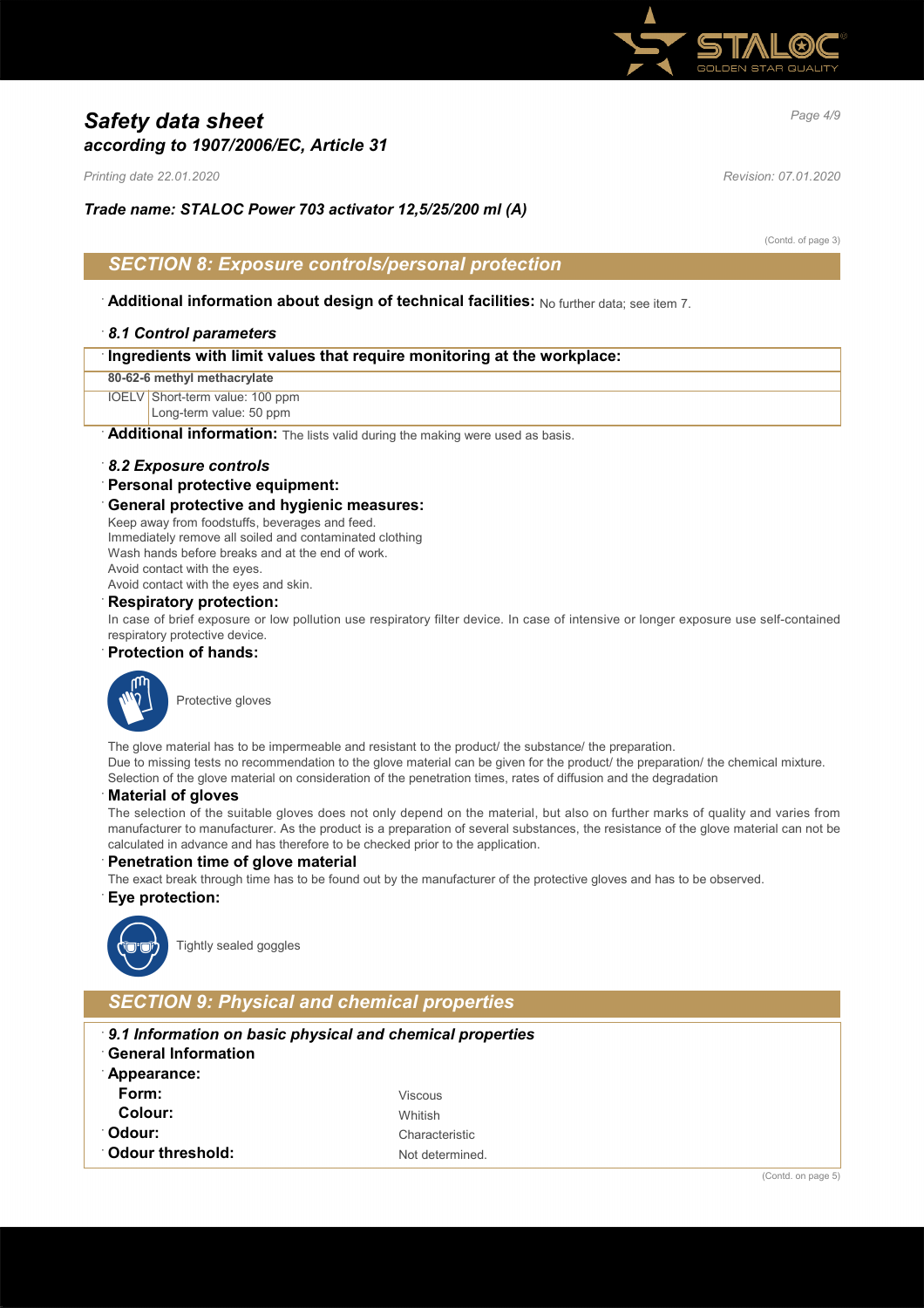

# *Page 5/9 Safety data sheet according to 1907/2006/EC, Article 31*

*Printing date 22.01.2020 Revision: 07.01.2020*

(Contd. of page 4)

## *Trade name: STALOC Power 703 activator 12,5/25/200 ml (A)*

|                                                        | (Conta, or page 4                                                                              |
|--------------------------------------------------------|------------------------------------------------------------------------------------------------|
| pH-value:                                              | Not determined.                                                                                |
| <b>Change in condition</b>                             |                                                                                                |
| <b>Melting point/freezing point:</b>                   | Undetermined.                                                                                  |
| Initial boiling point and boiling range: Undetermined. |                                                                                                |
| <b>Flash point:</b>                                    | $11^{\circ}$ C                                                                                 |
| Flammability (solid, gas):                             | Not applicable.                                                                                |
| <b>Ignition temperature:</b>                           | 430 °C                                                                                         |
| <b>Decomposition temperature:</b>                      | Not determined.                                                                                |
| Auto-ignition temperature:                             | Product is not selfigniting.                                                                   |
| <b>Explosive properties:</b>                           | Product is not explosive. However, formation of explosive air/vapour mixtures<br>are possible. |
| <b>Explosion limits:</b>                               |                                                                                                |
| Lower:                                                 | 2.1 Vol %                                                                                      |
| Upper:                                                 | 12.5 Vol %                                                                                     |
| Vapour pressure at 20 °C:                              | 47 hPa                                                                                         |
| Density at 20 °C:                                      | $0.97$ g/cm <sup>3</sup>                                                                       |
| <b>Relative density</b>                                | Not determined.                                                                                |
| <b>Vapour density</b>                                  | Not determined.                                                                                |
| <b>Evaporation rate</b>                                | Not determined.                                                                                |
| Solubility in / Miscibility with                       |                                                                                                |
| water:                                                 | Not miscible or difficult to mix.                                                              |
| Partition coefficient: n-octanol/water:                | Not determined.                                                                                |
| <b>Viscosity:</b>                                      |                                                                                                |
| Dynamic:                                               | Not determined.                                                                                |
| Kinematic:                                             | Not determined.                                                                                |
| <b>Solvent content:</b>                                |                                                                                                |
| <b>Solids content:</b>                                 | 48.0%                                                                                          |
| 9.2 Other information                                  | No further relevant information available.                                                     |
|                                                        |                                                                                                |

## *SECTION 10: Stability and reactivity*

· *10.1 Reactivity* No further relevant information available.

· *10.2 Chemical stability*

· **Thermal decomposition / conditions to be avoided:** No decomposition if used according to specifications.

· *10.3 Possibility of hazardous reactions* No dangerous reactions known.

· *10.4 Conditions to avoid* No further relevant information available.

· *10.5 Incompatible materials:* No further relevant information available.

· *10.6 Hazardous decomposition products:* No dangerous decomposition products known.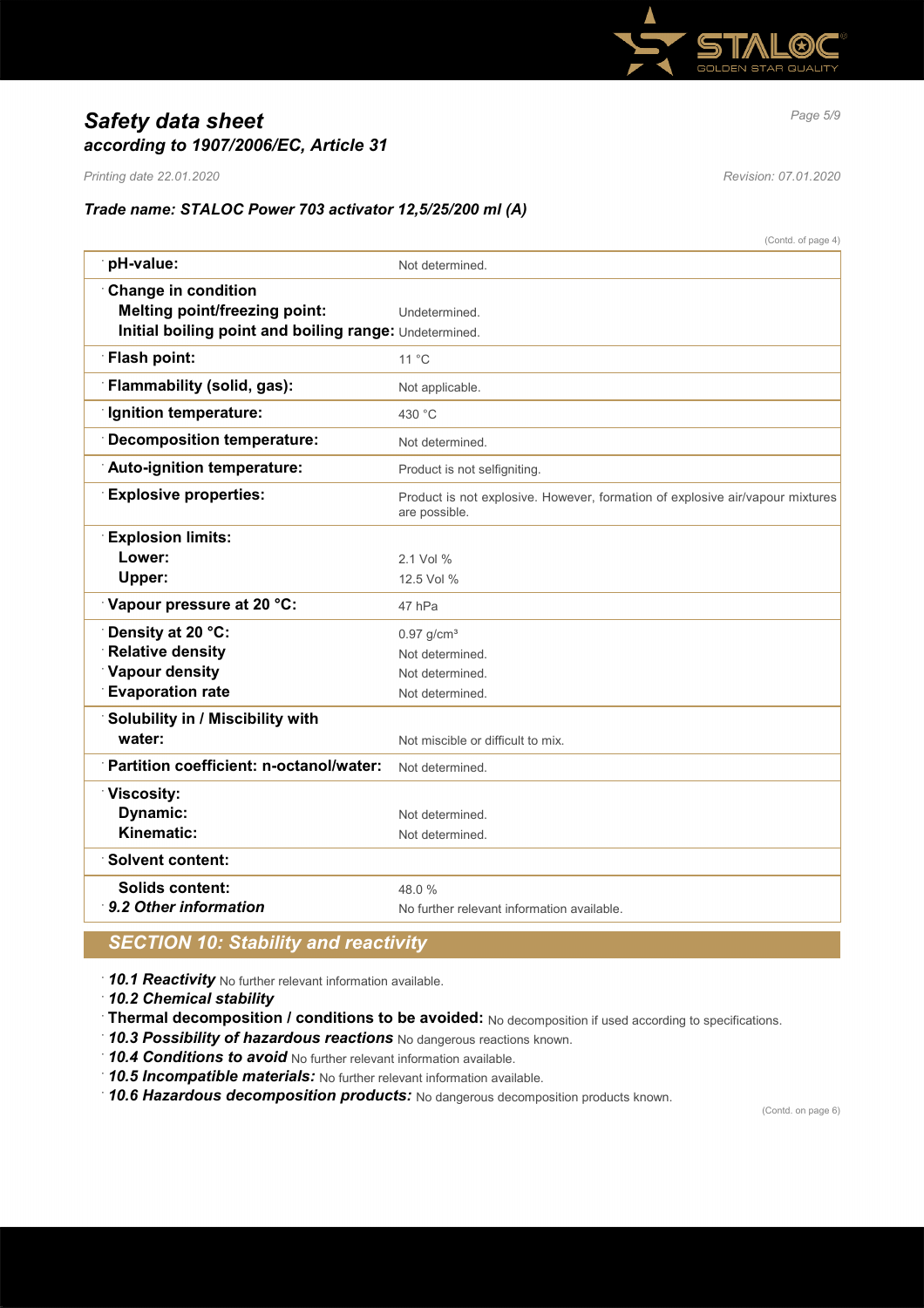

# *Page 6/9 Safety data sheet according to 1907/2006/EC, Article 31*

*Printing date 22.01.2020 Revision: 07.01.2020*

*Trade name: STALOC Power 703 activator 12,5/25/200 ml (A)*

(Contd. of page 5)

## *SECTION 11: Toxicological information*

### · *11.1 Information on toxicological effects*

**Acute toxicity** Based on available data, the classification criteria are not met.

### · **LD/LC50 values relevant for classification:**

|                          | 80-62-6 methyl methacrylate                |                                      |  |  |
|--------------------------|--------------------------------------------|--------------------------------------|--|--|
| Oral                     | LD <sub>50</sub>                           | 7,872 mg/kg (rat)                    |  |  |
| 79-41-4 methacrylic acid |                                            |                                      |  |  |
| Oral                     | LD <sub>50</sub>                           | $1,332$ mg/kg (mouse)                |  |  |
| Dermal                   | LD <sub>50</sub>                           | 500 mg/kg (rabbit)                   |  |  |
|                          | 80-15-9 α, α -dimethylbenzyl hydroperoxide |                                      |  |  |
| Oral                     | LD50                                       | 382 mg/kg (rat)                      |  |  |
| Dermal                   | LD <sub>50</sub>                           | 500 mg/kg (rat)                      |  |  |
|                          |                                            | Inhalative LC50/4 h $220$ mg/l (rat) |  |  |
|                          | 128-37-0 Butylated hydroxytoluene          |                                      |  |  |
| Oral                     | LD <sub>50</sub>                           | 890 mg/kg (rat)                      |  |  |
|                          |                                            |                                      |  |  |

## · **Primary irritant effect:**

**Skin corrosion/irritation** 

Causes severe skin burns and eye damage.

- · **Serious eye damage/irritation**
- Causes serious eye damage.
- · **Respiratory or skin sensitisation**
- May cause an allergic skin reaction.
- · **CMR effects (carcinogenity, mutagenicity and toxicity for reproduction)**
- Germ cell mutagenicity Based on available data, the classification criteria are not met.
- **Carcinogenicity** Based on available data, the classification criteria are not met.
- Reproductive toxicity Based on available data, the classification criteria are not met.
- · **STOT-single exposure**
- May cause respiratory irritation.
- **STOT-repeated exposure** Based on available data, the classification criteria are not met.

Aspiration hazard Based on available data, the classification criteria are not met.

## *SECTION 12: Ecological information*

- · *12.1 Toxicity*
- · **Aquatic toxicity:** No further relevant information available.
- 12.2 Persistence and degradability No further relevant information available.
- · *12.3 Bioaccumulative potential* No further relevant information available.
- · *12.4 Mobility in soil* No further relevant information available.
- · **Ecotoxical effects:**
- **Remark:** Harmful to fish
- · **Additional ecological information:**
- · **General notes:**

Water hazard class 1 (German Regulation) (Self-assessment): slightly hazardous for water Do not allow undiluted product or large quantities of it to reach ground water, water course or sewage system. Must not reach sewage water or drainage ditch undiluted or unneutralised. Harmful to aquatic organisms

### · *12.5 Results of PBT and vPvB assessment*

- · **PBT:** Not applicable.
- · **vPvB:** Not applicable.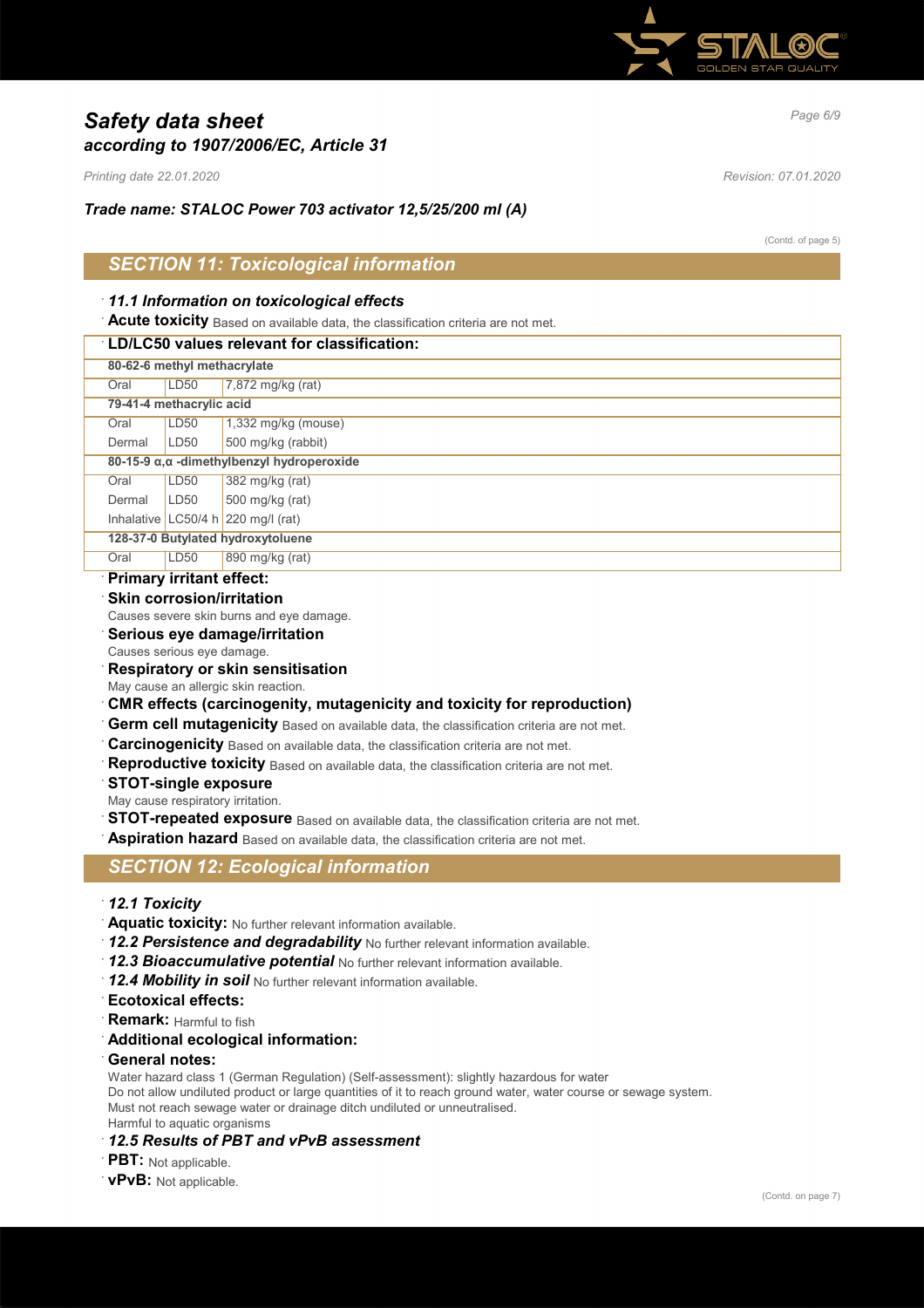

# *Page 7/9 Safety data sheet according to 1907/2006/EC, Article 31*

*Printing date 22.01.2020 Revision: 07.01.2020*

*Trade name: STALOC Power 703 activator 12,5/25/200 ml (A)*

· *12.6 Other adverse effects* No further relevant information available.

*SECTION 13: Disposal considerations*

## · *13.1 Waste treatment methods*

· **Recommendation** Must not be disposed together with household garbage. Do not allow product to reach sewage system.

### · **Uncleaned packaging:**

· **Recommendation:** Disposal must be made according to official regulations.

| <b>SECTION 14: Transport information</b>     |                                                                                                       |
|----------------------------------------------|-------------------------------------------------------------------------------------------------------|
| 14.1 UN-Number<br>ADR, IMDG, IATA            | <b>UN2924</b>                                                                                         |
| 14.2 UN proper shipping name                 |                                                                                                       |
| <b>ADR</b>                                   | 2924 FLAMMABLE LIQUID, CORROSIVE, N.O.S. (METHYL<br>METHACRYLATE MONOMER, STABILIZED, tosyl chloride) |
| <b>IMDG, IATA</b>                            | FLAMMABLE LIQUID, CORROSIVE, N.O.S. (METHYL<br>METHACRYLATE MONOMER, STABILIZED, tosyl chloride)      |
| 14.3 Transport hazard class(es)              |                                                                                                       |
| <b>ADR</b>                                   |                                                                                                       |
|                                              |                                                                                                       |
| <b>Class</b>                                 | 3 Flammable liquids.                                                                                  |
| Label                                        | $3 + 8$                                                                                               |
| <b>IMDG</b>                                  |                                                                                                       |
|                                              |                                                                                                       |
| <b>Class</b>                                 | 3 Flammable liquids.                                                                                  |
| Label                                        | 3/8                                                                                                   |
| <b>IATA</b>                                  |                                                                                                       |
|                                              |                                                                                                       |
| <b>Class</b>                                 | 3 Flammable liquids.                                                                                  |
| Label                                        | 3(8)                                                                                                  |
| 14.4 Packing group<br><b>ADR, IMDG, IATA</b> | $\mathbf{H}$                                                                                          |
| 14.5 Environmental hazards:                  | Not applicable.                                                                                       |
| 14.6 Special precautions for user            | Warning: Flammable liquids.                                                                           |
| Danger code (Kemler):                        | 338                                                                                                   |

(Contd. of page 6)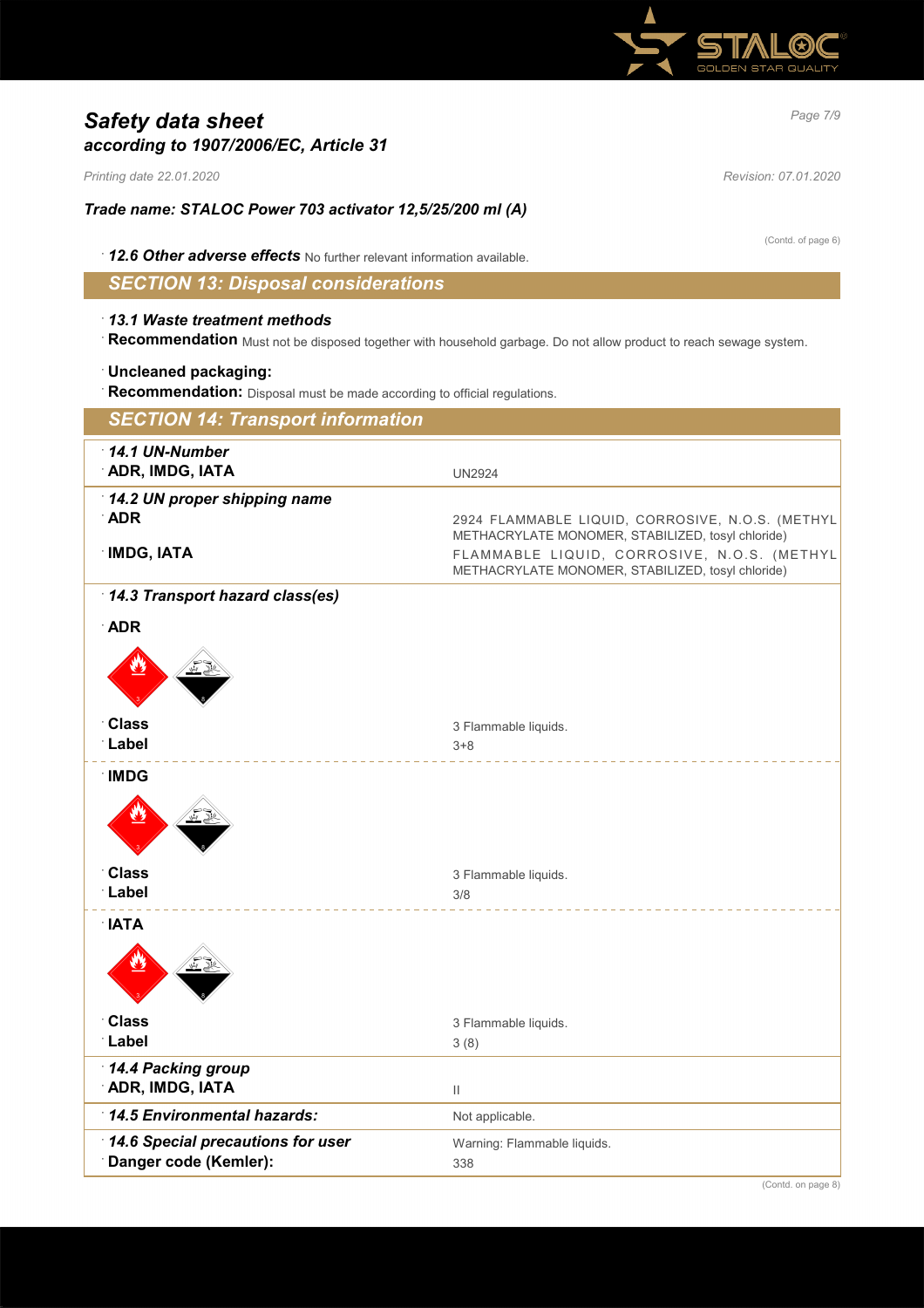

# *Page 8/9 Safety data sheet according to 1907/2006/EC, Article 31*

*Printing date 22.01.2020 Revision: 07.01.2020*

(Contd. of page 7)

### *Trade name: STALOC Power 703 activator 12,5/25/200 ml (A)*

|                                                 | (Contd. of page I)                                                                                                        |
|-------------------------------------------------|---------------------------------------------------------------------------------------------------------------------------|
| <b>EMS Number:</b>                              | $F-E.S-C$                                                                                                                 |
| <b>Stowage Category</b>                         | <sub>B</sub>                                                                                                              |
| <b>Stowage Code</b>                             | SW2 Clear of living quarters.                                                                                             |
| 14.7 Transport in bulk according to Annex II of |                                                                                                                           |
| <b>Marpol and the IBC Code</b>                  | Not applicable.                                                                                                           |
| Transport/Additional information:               |                                                                                                                           |
| $\Delta$ DR                                     |                                                                                                                           |
| Limited quantities (LQ)                         | 1L                                                                                                                        |
| <b>Excepted quantities (EQ)</b>                 | Code: E2                                                                                                                  |
|                                                 | Maximum net quantity per inner packaging: 30 ml<br>Maximum net quantity per outer packaging: 500 ml                       |
| <b>Transport category</b>                       | 2                                                                                                                         |
| <b>Tunnel restriction code</b>                  | D/E                                                                                                                       |
| ∴IMDG                                           |                                                                                                                           |
| Limited quantities (LQ)                         | 11                                                                                                                        |
| <b>Excepted quantities (EQ)</b>                 | Code: F2                                                                                                                  |
|                                                 | Maximum net quantity per inner packaging: 30 ml                                                                           |
|                                                 | Maximum net quantity per outer packaging: 500 ml                                                                          |
| <b>UN "Model Regulation":</b>                   | UN 2924 FLAMMABLE LIQUID, CORROSIVE, N.O.S. (METHYL<br>METHACRYLATE MONOMER, STABILIZED, TOSYL CHLORIDE), 3<br>$(8)$ , II |
|                                                 |                                                                                                                           |

## *SECTION 15: Regulatory information*

### · *15.1 Safety, health and environmental regulations/legislation specific for the substance or mixture*

- · **Directive 2012/18/EU**
- Named dangerous substances ANNEX I None of the ingredients is listed.
- **Seveso category** P5c FLAMMABLE LIQUIDS
- · **Qualifying quantity (tonnes) for the application of lower-tier requirements** 5,000 t
- · **Qualifying quantity (tonnes) for the application of upper-tier requirements** 50,000 t
- **REGULATION (EC) No 1907/2006 ANNEX XVII** Conditions of restriction: 3
- · *15.2 Chemical safety assessment:* A Chemical Safety Assessment has not been carried out.

## *SECTION 16: Other information*

This information is based on our present knowledge. However, this shall not constitute a guarantee for any specific product features and shall not establish a legally valid contractual relationship.

### · **Relevant phrases**

H225 Highly flammable liquid and vapour.

- H242 Heating may cause a fire.
- H302 Harmful if swallowed.
- H311 Toxic in contact with skin.
- H312 Harmful in contact with skin.
- H314 Causes severe skin burns and eye damage.
- H315 Causes skin irritation.
- H317 May cause an allergic skin reaction.
- H318 Causes serious eye damage.
- H319 Causes serious eye irritation.
- H331 Toxic if inhaled.
- H332 Harmful if inhaled.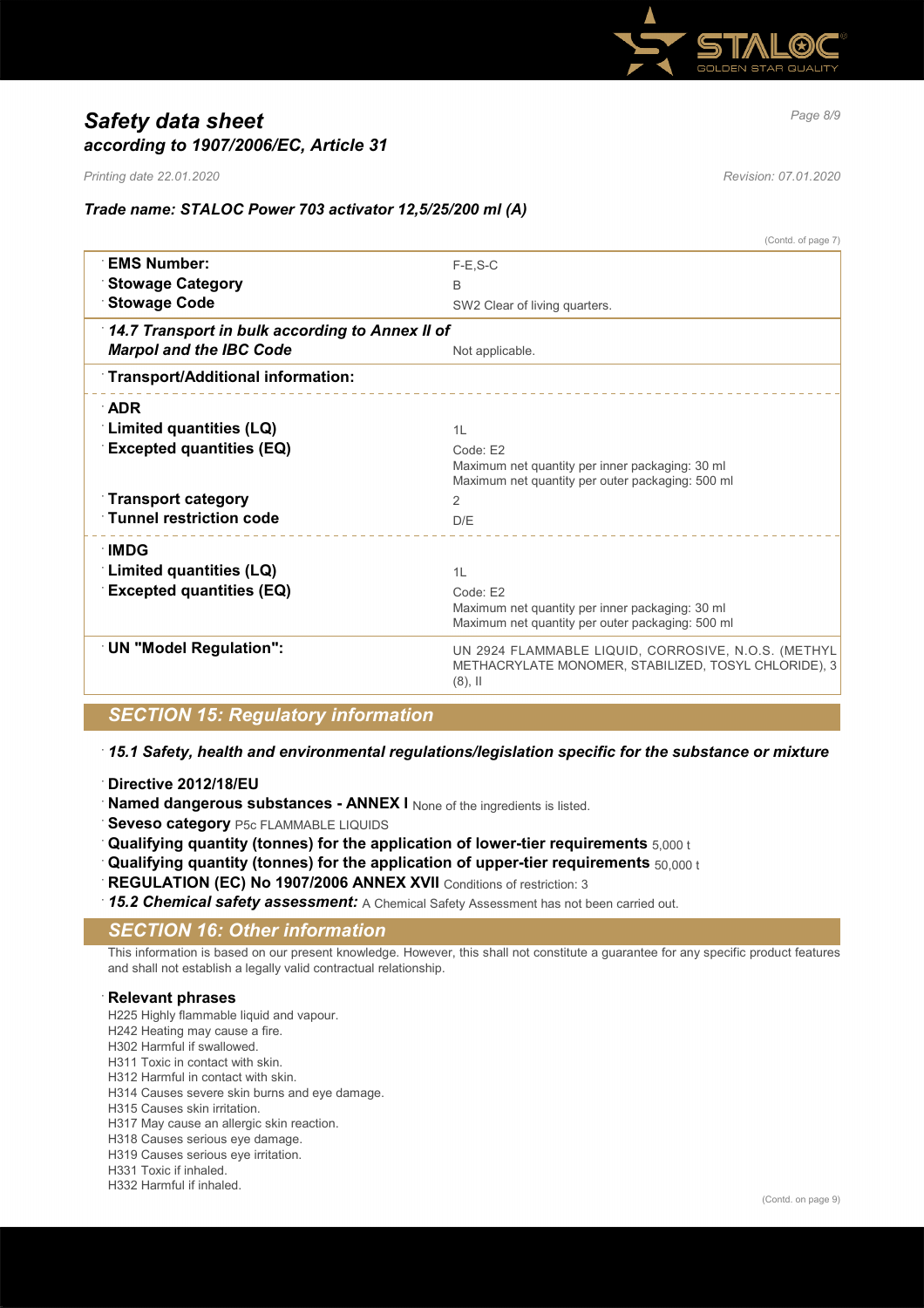

# *Page 9/9 Safety data sheet according to 1907/2006/EC, Article 31*

*Printing date 22.01.2020 Revision: 07.01.2020*

(Contd. of page 8)

*Trade name: STALOC Power 703 activator 12,5/25/200 ml (A)*

H335 May cause respiratory irritation. H373 May cause damage to organs through prolonged or repeated exposure. H400 Very toxic to aquatic life. H410 Very toxic to aquatic life with long lasting effects. H411 Toxic to aquatic life with long lasting effects. **Department issuing SDS: Product safety department** · **Contact:** Hr Stankovsky

## · **Abbreviations and acronyms:**

ADR: Accord européen sur le transport des marchandises dangereuses par Route (European Agreement concerning the International Carriage of Dangerous Goods by Road) IMDG: International Maritime Code for Dangerous Goods IATA: International Air Transport Association GHS: Globally Harmonised System of Classification and Labelling of Chemicals EINECS: European Inventory of Existing Commercial Chemical Substances ELINCS: European List of Notified Chemical Substances CAS: Chemical Abstracts Service (division of the American Chemical Society) LC50: Lethal concentration, 50 percent LD50: Lethal dose, 50 percent PBT: Persistent, Bioaccumulative and Toxic vPvB: very Persistent and very Bioaccumulative Flam. Liq. 2: Flammable liquids – Category 2 Org. Perox. E: Organic peroxides – Type E/F Acute Tox. 4: Acute toxicity - oral – Category 4 Acute Tox. 3: Acute toxicity - dermal – Category 3 Skin Corr. 1A: Skin corrosion/irritation – Category 1A Skin Corr. 1B: Skin corrosion/irritation – Category 1B Skin Irrit. 2: Skin corrosion/irritation - Category 2 Eye Dam. 1: Serious eye damage/eye irritation – Category 1 Eye Irrit. 2: Serious eye damage/eye irritation – Category 2 Skin Sens. 1: Skin sensitisation – Category 1 STOT SE 3: Specific target organ toxicity (single exposure) – Category 3 STOT RE 2: Specific target organ toxicity (repeated exposure) – Category 2 Aquatic Acute 1: Hazardous to the aquatic environment - acute aquatic hazard – Category 1 Aquatic Chronic 1: Hazardous to the aquatic environment - long-term aquatic hazard – Category 1 Aquatic Chronic 2: Hazardous to the aquatic environment - long-term aquatic hazard – Category 2 Aquatic Chronic 3: Hazardous to the aquatic environment - long-term aquatic hazard – Category 3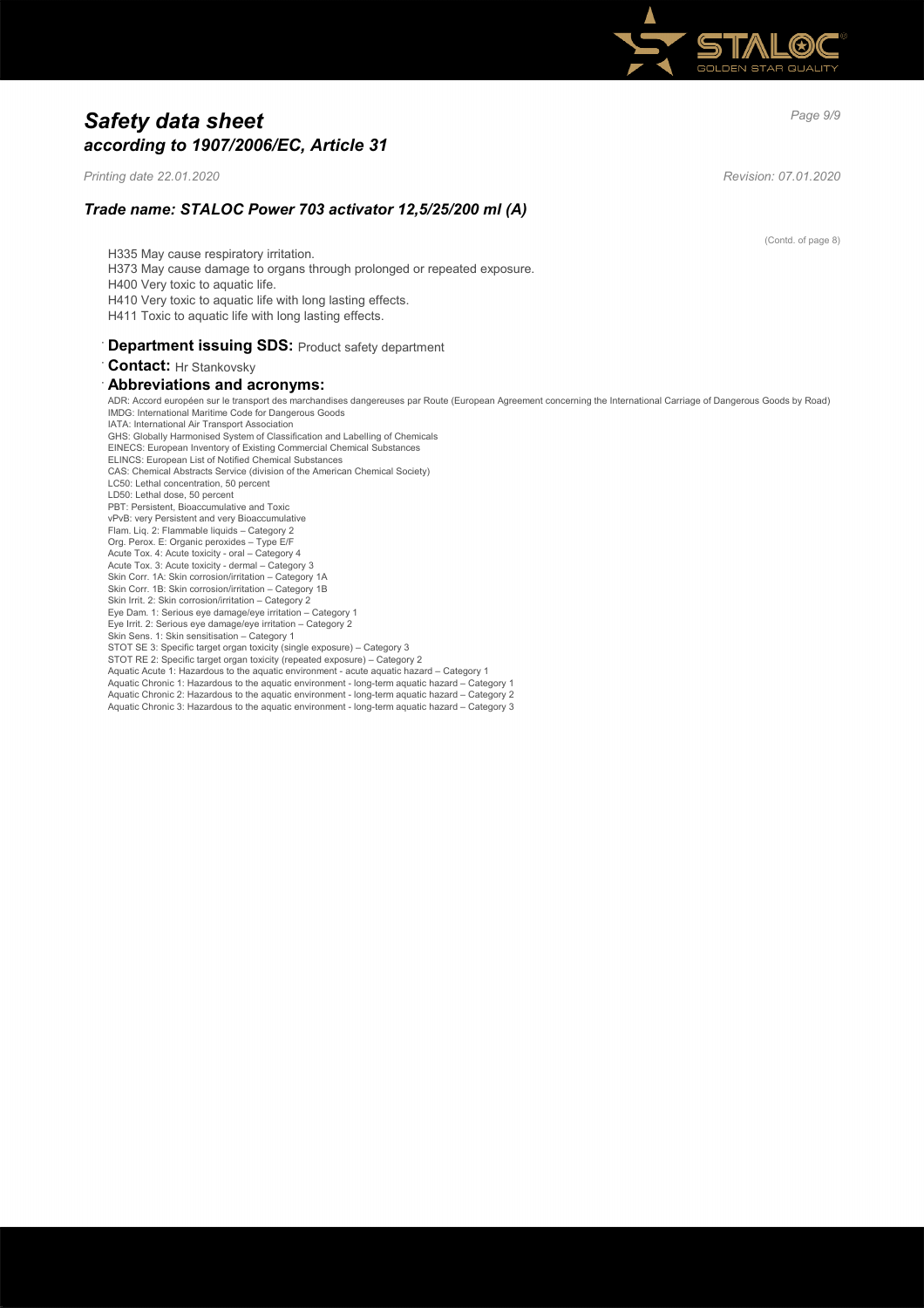

# *Page 1/8 Safety data sheet according to 1907/2006/EC, Article 31*

*Printing date 22.01.2020 Revision: 07.01.2020*

# *SECTION 1: Identification of the substance/mixture and of the company/ undertaking*

### · *1.1 Product identifier*

- · **Trade name:** *STALOC Power 703 adhesive 12,5/25/200 ml (B)*
- · **Article number:** 104409036 B
- · *1.2 Relevant identified uses of the substance or mixture and uses advised against*
- No further relevant information available.
- · **Application of the substance / the mixture** Adhesives

### · *1.3 Details of the supplier of the safety data sheet*

#### · **Manufacturer/Supplier:**

Stankovsky Industrieprodukte Handels GmbH Flachenauergutstraße 8 4020 Linz AUSTRIA Tel.: +43 732 221877 e-Mail: office@staloc.com www.staloc.com

- **Further information obtainable from:** Product safety department
- 1.4 **Emergency telephone number:** EU emergency phone number: 112

# *SECTION 2: Hazards identification*

#### · *2.1 Classification of the substance or mixture*

- · **Classification according to Regulation (EC) No 1272/2008**
- Flam. Liq. 2 H225 Highly flammable liquid and vapour.
- Skin Irrit. 2 H315 Causes skin irritation.
- Skin Sens. 1 H317 May cause an allergic skin reaction.
- STOT SE 3 H335 May cause respiratory irritation.

Aquatic Chronic 3 H412 Harmful to aquatic life with long lasting effects.

### · *2.2 Label elements*

## Labelling according to Regulation (EC) No 1272/2008

The product is classified and labelled according to the CLP regulation. · **Hazard pictograms**



**Signal word** Danger

· **Hazard-determining components of labelling:** methyl methacrylate

## · **Hazard statements**

H225 Highly flammable liquid and vapour.

- H315 Causes skin irritation.
- H317 May cause an allergic skin reaction.
- H335 May cause respiratory irritation.

H412 Harmful to aquatic life with long lasting effects.

#### · **Precautionary statements**

- P101 If medical advice is needed, have product container or label at hand.
- P102 Keep out of reach of children.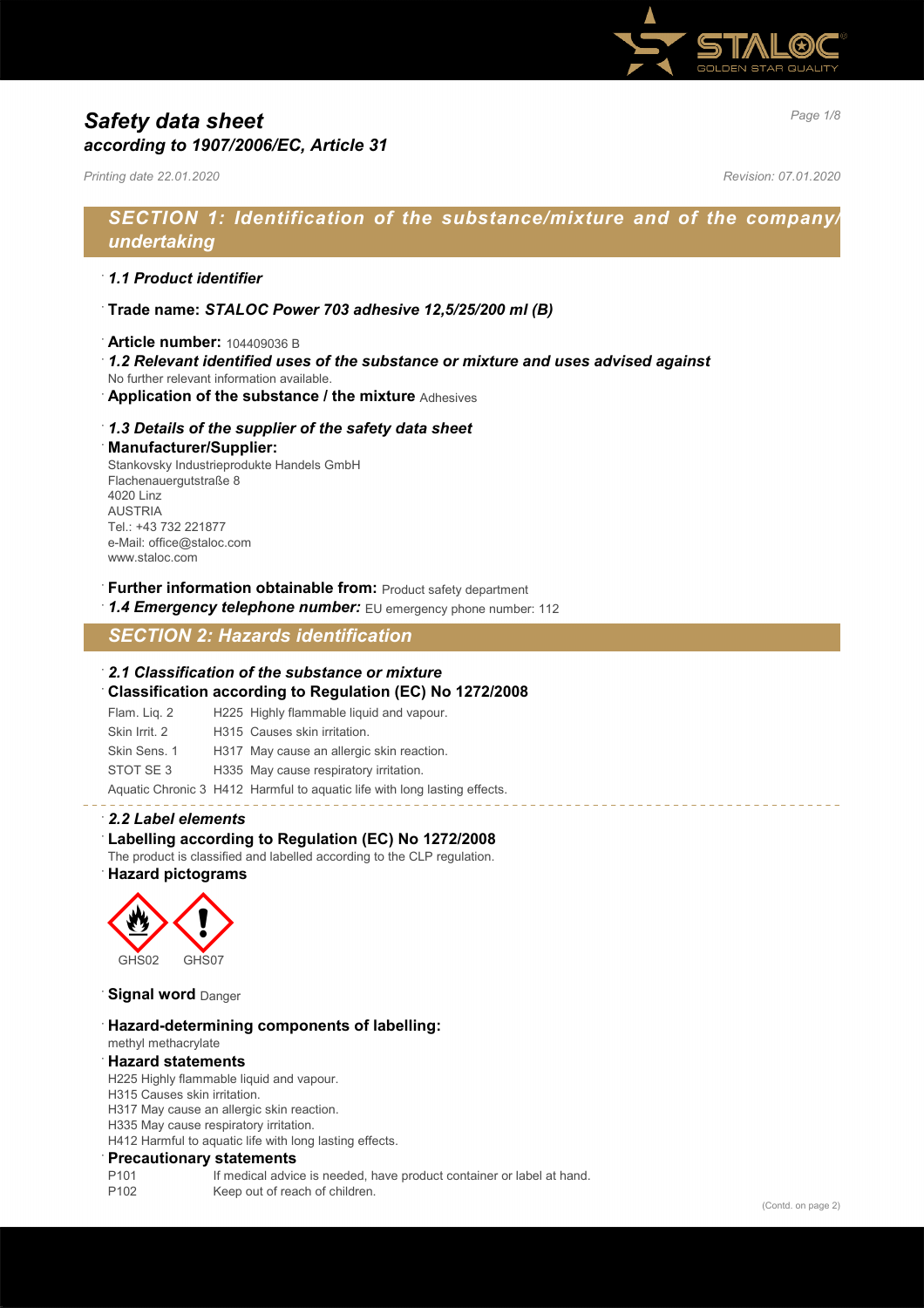

# *Page 2/8 Safety data sheet according to 1907/2006/EC, Article 31*

*Printing date 22.01.2020 Revision: 07.01.2020*

## *Trade name: STALOC Power 703 adhesive 12,5/25/200 ml (B)*

(Contd. of page 1)

| 2.3 Other hazards |                                                                                                                         |
|-------------------|-------------------------------------------------------------------------------------------------------------------------|
| P <sub>501</sub>  | Dispose of contents/container in accordance with local/regional/national/international regulations.                     |
| P405              | Store locked up.                                                                                                        |
|                   | P303+P361+P353 IF ON SKIN (or hair): Take off immediately all contaminated clothing. Rinse skin with water [or shower]. |
| P <sub>261</sub>  | Avoid breathing dust/fume/gas/mist/vapours/spray.                                                                       |
| P <sub>241</sub>  | Use explosion-proof [electrical/ventilating/lighting] equipment.                                                        |
| P <sub>210</sub>  | Keep away from heat, hot surfaces, sparks, open flames and other ignition sources. No smoking.                          |
| P <sub>103</sub>  | Read label before use.                                                                                                  |

### · **Results of PBT and vPvB assessment**

- · **PBT:** Not applicable.
- · **vPvB:** Not applicable.

## *SECTION 3: Composition/information on ingredients*

### · *3.2 Chemical characterisation: Mixtures*

· **Description:** Mixture of substances listed below with nonhazardous additions.

| Dangerous components:      |                                                                                        |                   |
|----------------------------|----------------------------------------------------------------------------------------|-------------------|
| CAS: 80-62-6               | methyl methacrylate                                                                    | >50-≤100%         |
| EINECS: 201-297-1          | <b>Example 2, H225; 4&gt; Skin Irrit. 2, H315; Skin Sens. 1, H317; STOT SE 3, H335</b> |                   |
| Index number: 607-035-00-6 |                                                                                        |                   |
| CAS: 34562-31-7            | 3,5-DIETHYL-1,2-DIHYDRO-1-PHENYL-2-PROPYLPYRIDINE                                      | $\leq$ 5%         |
|                            | ◇ Acute Tox. 4, H302; Acute Tox. 4, H312; Skin Irrit. 2, H315; Eye Irrit. 2, H319      |                   |
| CAS: 128-37-0              | Butylated hydroxytoluene                                                               | $\geq$ 0.25-<2.5% |
| EINECS: 204-881-4          | Aquatic Acute 1, H400; Aquatic Chronic 1, H410                                         |                   |

· **Additional information:** For the wording of the listed hazard phrases refer to section 16.

## *SECTION 4: First aid measures*

### · *4.1 Description of first aid measures*

General information: Immediately remove any clothing soiled by the product.

· **After inhalation:**

Supply fresh air and to be sure call for a doctor.

- In case of unconsciousness place patient stably in side position for transportation.
- After skin contact: Immediately wash with water and soap and rinse thoroughly.
- After eye contact: Rinse opened eye for several minutes under running water.
- After swallowing: If symptoms persist consult doctor.
- 4.2 Most important symptoms and effects, both acute and delayed No further relevant information available.
- · *4.3 Indication of any immediate medical attention and special treatment needed*
- No further relevant information available.

## *SECTION 5: Firefighting measures*

- · *5.1 Extinguishing media*
- Suitable extinguishing agents: CO2, powder or water spray. Fight larger fires with water spray or alcohol resistant foam.
- · **For safety reasons unsuitable extinguishing agents:** Water with full jet
- **5.2 Special hazards arising from the substance or mixture** No further relevant information available.
- · *5.3 Advice for firefighters*
- **Protective equipment:** No special measures required.

## *SECTION 6: Accidental release measures*

· *6.1 Personal precautions, protective equipment and emergency procedures*

Wear protective equipment. Keep unprotected persons away.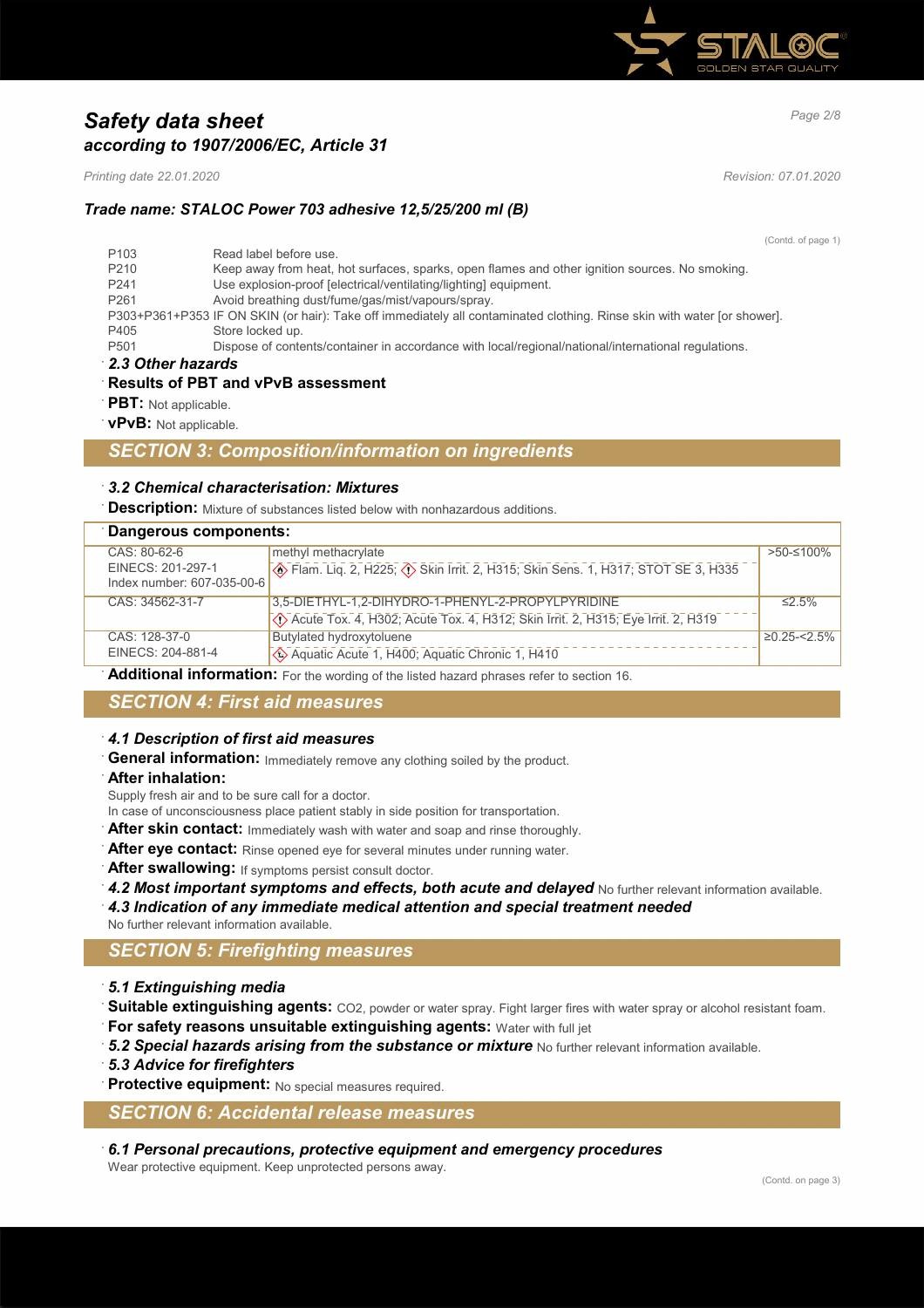

# *Page 3/8 Safety data sheet according to 1907/2006/EC, Article 31*

*Printing date 22.01.2020 Revision: 07.01.2020*

### *Trade name: STALOC Power 703 adhesive 12,5/25/200 ml (B)*

#### · *6.2 Environmental precautions:*

Do not allow product to reach sewage system or any water course. Inform respective authorities in case of seepage into water course or sewage system. Do not allow to enter sewers/ surface or ground water.

## · *6.3 Methods and material for containment and cleaning up:*

Absorb with liquid-binding material (sand, diatomite, acid binders, universal binders, sawdust). Dispose contaminated material as waste according to item 13. Ensure adequate ventilation.

# · *6.4 Reference to other sections*

See Section 7 for information on safe handling. See Section 8 for information on personal protection equipment. See Section 13 for disposal information.

## *SECTION 7: Handling and storage*

#### · *7.1 Precautions for safe handling*

Ensure good ventilation/exhaustion at the workplace. Prevent formation of aerosols.

#### · **Information about fire - and explosion protection:** Keep ignition sources away - Do not smoke. Protect against electrostatic charges.

- · *7.2 Conditions for safe storage, including any incompatibilities* · **Storage:**
- · **Requirements to be met by storerooms and receptacles:** Store in a cool location.
- **Information about storage in one common storage facility: Not required.**

# **Further information about storage conditions:**

Keep container tightly sealed. Store in cool, dry conditions in well sealed receptacles.

· *7.3 Specific end use(s)* No further relevant information available.

## *SECTION 8: Exposure controls/personal protection*

### · **Additional information about design of technical facilities:** No further data; see item 7.

### · *8.1 Control parameters*

### · **Ingredients with limit values that require monitoring at the workplace:**

**80-62-6 methyl methacrylate**

IOELV Short-term value: 100 ppm Long-term value: 50 ppm

Additional information: The lists valid during the making were used as basis.

#### · *8.2 Exposure controls*

· **Personal protective equipment:**

#### · **General protective and hygienic measures:**

Keep away from foodstuffs, beverages and feed. Immediately remove all soiled and contaminated clothing Wash hands before breaks and at the end of work. Avoid contact with the skin.

Avoid contact with the eyes and skin.

## · **Respiratory protection:**

In case of brief exposure or low pollution use respiratory filter device. In case of intensive or longer exposure use self-contained respiratory protective device.

(Contd. of page 2)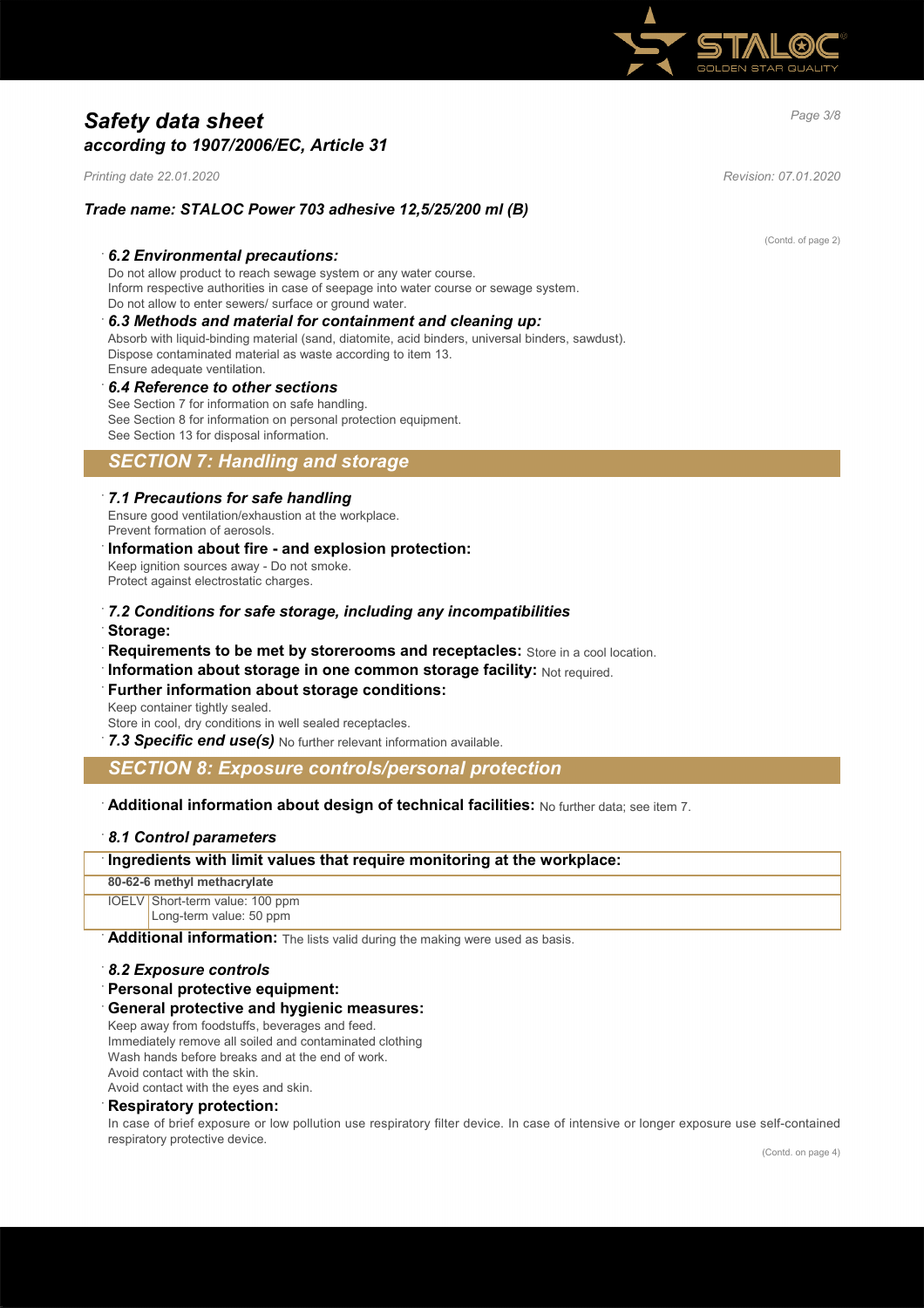

# *Page 4/8 Safety data sheet according to 1907/2006/EC, Article 31*

*Printing date 22.01.2020 Revision: 07.01.2020*

(Contd. of page 3)

## *Trade name: STALOC Power 703 adhesive 12,5/25/200 ml (B)*

### · **Protection of hands:**



Protective gloves

The glove material has to be impermeable and resistant to the product/ the substance/ the preparation. Due to missing tests no recommendation to the glove material can be given for the product/ the preparation/ the chemical mixture. Selection of the glove material on consideration of the penetration times, rates of diffusion and the degradation

### · **Material of gloves**

The selection of the suitable gloves does not only depend on the material, but also on further marks of quality and varies from manufacturer to manufacturer. As the product is a preparation of several substances, the resistance of the glove material can not be calculated in advance and has therefore to be checked prior to the application.

#### · **Penetration time of glove material**

The exact break through time has to be found out by the manufacturer of the protective gloves and has to be observed.

### · **Eye protection:**



Tightly sealed goggles

## *SECTION 9: Physical and chemical properties*

| 9.1 Information on basic physical and chemical properties<br><b>General Information</b> |                                                                                                |  |
|-----------------------------------------------------------------------------------------|------------------------------------------------------------------------------------------------|--|
| Appearance:                                                                             |                                                                                                |  |
| Form:                                                                                   | <b>Viscous</b>                                                                                 |  |
| Colour:                                                                                 | Opaque                                                                                         |  |
| Odour:                                                                                  | Characteristic                                                                                 |  |
| <b>Odour threshold:</b>                                                                 | Not determined.                                                                                |  |
| pH-value:                                                                               | Not determined.                                                                                |  |
| <b>Change in condition</b>                                                              |                                                                                                |  |
| <b>Melting point/freezing point:</b>                                                    | Undetermined.                                                                                  |  |
| Initial boiling point and boiling range: Undetermined.                                  |                                                                                                |  |
| Flash point:                                                                            | $11^{\circ}$ C                                                                                 |  |
| Flammability (solid, gas):                                                              | Not applicable.                                                                                |  |
| Ignition temperature:                                                                   | 430 °C                                                                                         |  |
| <b>Decomposition temperature:</b>                                                       | Not determined.                                                                                |  |
| Auto-ignition temperature:                                                              | Product is not selfigniting.                                                                   |  |
| <b>Explosive properties:</b>                                                            | Product is not explosive. However, formation of explosive air/vapour mixtures<br>are possible. |  |
| <b>Explosion limits:</b>                                                                |                                                                                                |  |
| Lower:                                                                                  | 2.1 Vol %                                                                                      |  |
| Upper:                                                                                  | 12.5 Vol %                                                                                     |  |
| Vapour pressure at 20 °C:                                                               | 47 hPa                                                                                         |  |
| Density at 20 °C:                                                                       | $0.95$ g/cm <sup>3</sup>                                                                       |  |
| <b>Relative density</b>                                                                 | Not determined.                                                                                |  |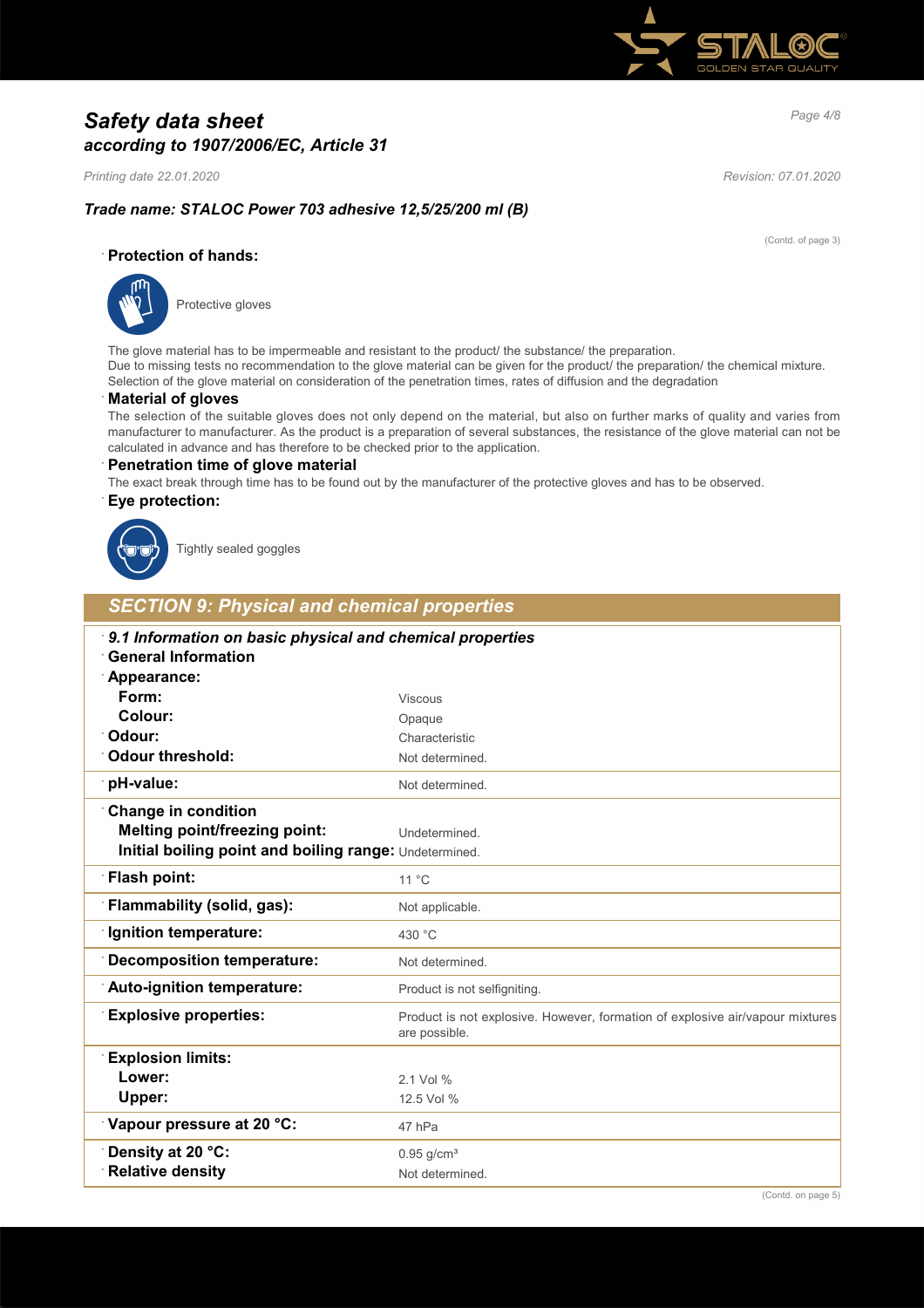

# *Page 5/8 Safety data sheet according to 1907/2006/EC, Article 31*

*Printing date 22.01.2020 Revision: 07.01.2020*

### *Trade name: STALOC Power 703 adhesive 12,5/25/200 ml (B)*

(Contd. of page 4)

| Vapour density                          | Not determined                             |
|-----------------------------------------|--------------------------------------------|
| <b>Evaporation rate</b>                 | Not determined                             |
| <b>Solubility in / Miscibility with</b> |                                            |
| water:                                  | Not miscible or difficult to mix.          |
| Partition coefficient: n-octanol/water: | Not determined                             |
| <b>Viscosity:</b>                       |                                            |
| Dynamic:                                | Not determined                             |
| Kinematic:                              | Not determined.                            |
| <b>Solvent content:</b>                 |                                            |
| Solids content:                         | 30.0%                                      |
| 9.2 Other information                   | No further relevant information available. |

## *SECTION 10: Stability and reactivity*

· *10.1 Reactivity* No further relevant information available.

- · *10.2 Chemical stability*
- · **Thermal decomposition / conditions to be avoided:** No decomposition if used according to specifications.
- · *10.3 Possibility of hazardous reactions* No dangerous reactions known.
- · *10.4 Conditions to avoid* No further relevant information available.
- · *10.5 Incompatible materials:* No further relevant information available.
- · *10.6 Hazardous decomposition products:* No dangerous decomposition products known.

## *SECTION 11: Toxicological information*

### · *11.1 Information on toxicological effects*

· **Acute toxicity** Based on available data, the classification criteria are not met.

## · **LD/LC50 values relevant for classification: 80-62-6 methyl methacrylate** Oral LD50 7,872 mg/kg (rat) **128-37-0 Butylated hydroxytoluene** Oral LD50 890 mg/kg (rat)

#### · **Primary irritant effect: Skin corrosion/irritation**

- Causes skin irritation.
- **Serious eye damage/irritation** Based on available data, the classification criteria are not met.
- · **Respiratory or skin sensitisation**
- May cause an allergic skin reaction.
- · **CMR effects (carcinogenity, mutagenicity and toxicity for reproduction)**
- Germ cell mutagenicity Based on available data, the classification criteria are not met.
- **Carcinogenicity** Based on available data, the classification criteria are not met.
- Reproductive toxicity Based on available data, the classification criteria are not met.
- · **STOT-single exposure**
- May cause respiratory irritation.
- **STOT-repeated exposure** Based on available data, the classification criteria are not met.
- · **Aspiration hazard** Based on available data, the classification criteria are not met.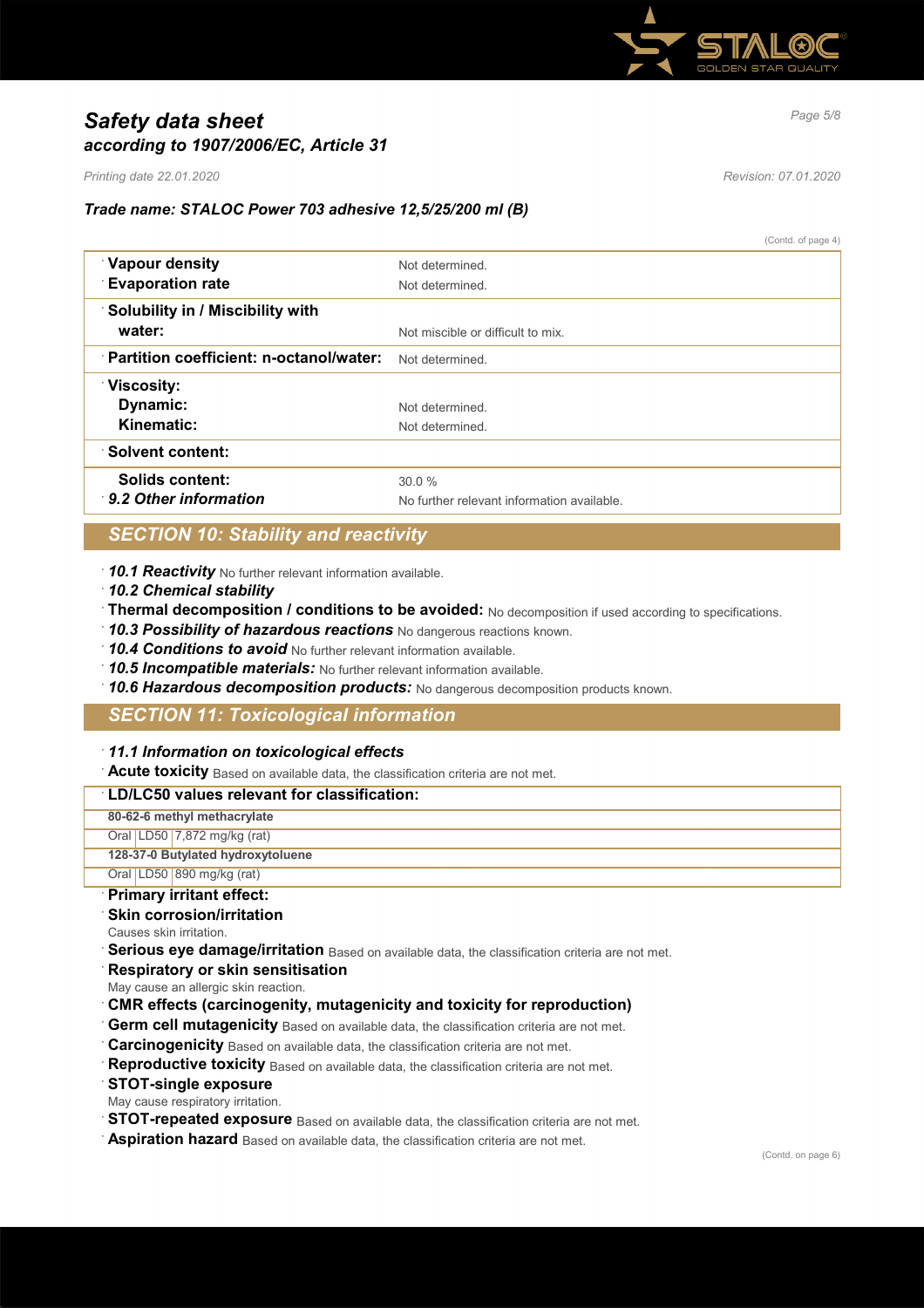

# *Page 6/8 Safety data sheet according to 1907/2006/EC, Article 31*

*Printing date 22.01.2020 Revision: 07.01.2020*

### *Trade name: STALOC Power 703 adhesive 12,5/25/200 ml (B)*

(Contd. of page 5)

# *SECTION 12: Ecological information*

### · *12.1 Toxicity*

- · **Aquatic toxicity:** No further relevant information available.
- · *12.2 Persistence and degradability* No further relevant information available.
- · *12.3 Bioaccumulative potential* No further relevant information available.
- · *12.4 Mobility in soil* No further relevant information available.
- · **Ecotoxical effects:**
- · **Remark:** Harmful to fish
- · **Additional ecological information:**
- · **General notes:**

Water hazard class 1 (German Regulation) (Self-assessment): slightly hazardous for water Do not allow undiluted product or large quantities of it to reach ground water, water course or sewage system. Harmful to aquatic organisms

- · *12.5 Results of PBT and vPvB assessment*
- · **PBT:** Not applicable.
- · **vPvB:** Not applicable.
- · *12.6 Other adverse effects* No further relevant information available.

## *SECTION 13: Disposal considerations*

· *13.1 Waste treatment methods*

· **Recommendation** Must not be disposed together with household garbage. Do not allow product to reach sewage system.

#### · **Uncleaned packaging:**

· **Recommendation:** Disposal must be made according to official regulations.

| <b>SECTION 14: Transport information</b>                   |                                    |
|------------------------------------------------------------|------------------------------------|
| $\cdot$ 14.1 UN-Number<br>ADR, IMDG, IATA                  | <b>UN1133</b>                      |
| 14.2 UN proper shipping name<br>∴ADR<br><b>IMDG, IATA</b>  | 1133 ADHESIVES<br><b>ADHESIVES</b> |
| 14.3 Transport hazard class(es)                            |                                    |
| ADR, IMDG, IATA                                            |                                    |
| <b>Class</b><br>∴Label                                     | 3 Flammable liquids.<br>3          |
| 14.4 Packing group<br>ADR, IMDG, IATA                      | $\mathbf{  }$                      |
| 14.5 Environmental hazards:                                | Not applicable.                    |
| 14.6 Special precautions for user<br>Danger code (Kemler): | Warning: Flammable liquids.<br>33  |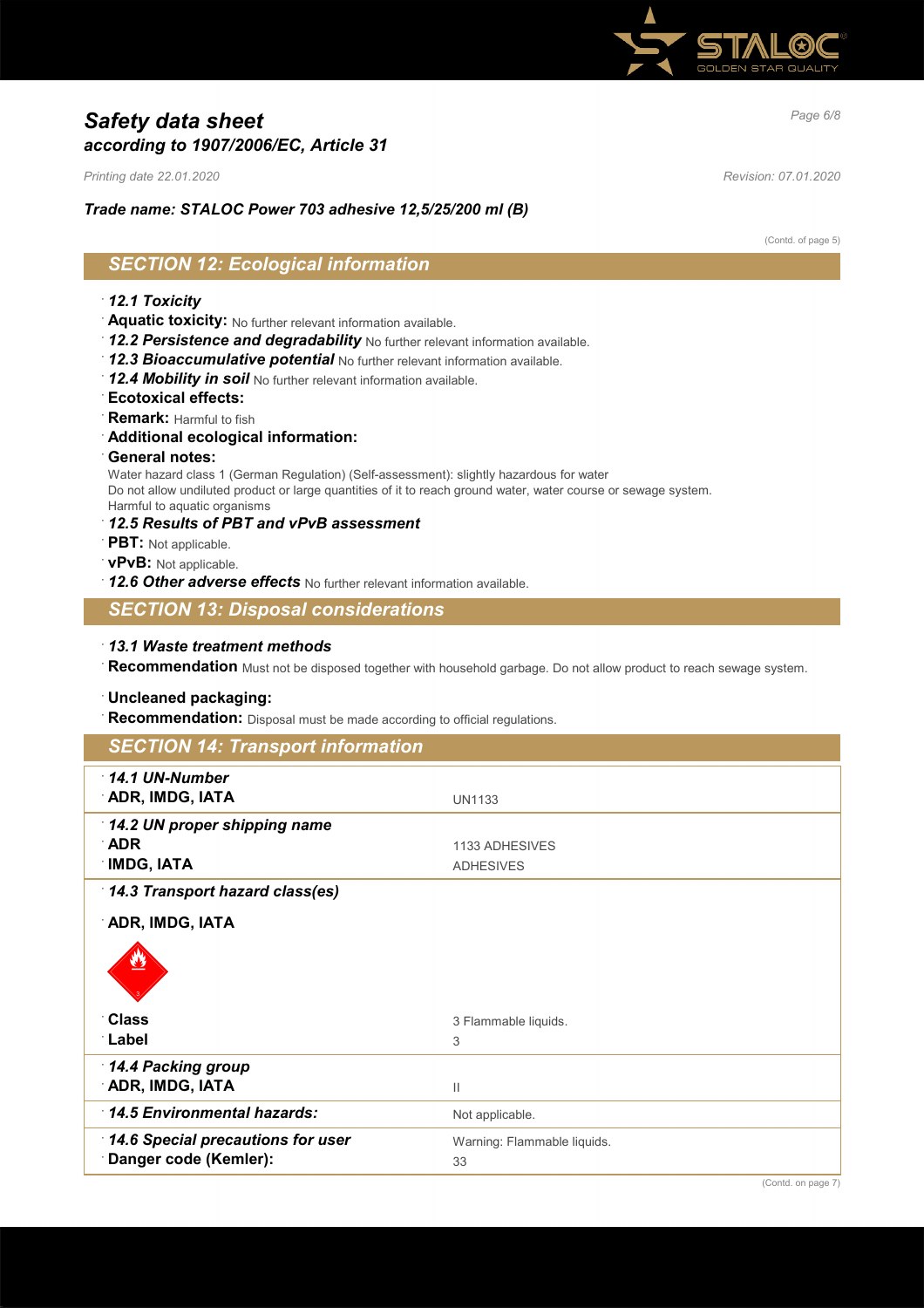

# *Page 7/8 Safety data sheet according to 1907/2006/EC, Article 31*

*Printing date 22.01.2020 Revision: 07.01.2020*

*Trade name: STALOC Power 703 adhesive 12,5/25/200 ml (B)*

|                                                 | (Contd. of page 6)                                                                                  |
|-------------------------------------------------|-----------------------------------------------------------------------------------------------------|
| <b>EMS Number:</b>                              | $F-E$ , $S-D$                                                                                       |
| <b>Stowage Category</b>                         | B                                                                                                   |
| 14.7 Transport in bulk according to Annex II of |                                                                                                     |
| <b>Marpol and the IBC Code</b>                  | Not applicable.                                                                                     |
| Transport/Additional information:               |                                                                                                     |
| <b>ADR</b>                                      |                                                                                                     |
| <b>Limited quantities (LQ)</b>                  | 5L                                                                                                  |
| <b>Excepted quantities (EQ)</b>                 | Code: E2                                                                                            |
|                                                 | Maximum net quantity per inner packaging: 30 ml<br>Maximum net quantity per outer packaging: 500 ml |
| <b>Transport category</b>                       | $\mathcal{P}$                                                                                       |
| <b>Tunnel restriction code</b>                  | D/E                                                                                                 |
| ∴IMDG                                           |                                                                                                     |
| Limited quantities (LQ)                         | 1L                                                                                                  |
| <b>Excepted quantities (EQ)</b>                 | Code: E2                                                                                            |
|                                                 | Maximum net quantity per inner packaging: 30 ml                                                     |
|                                                 | Maximum net quantity per outer packaging: 500 ml                                                    |
| <b>UN "Model Regulation":</b>                   | UN 1133 ADHESIVES, 3, II                                                                            |

## *SECTION 15: Regulatory information*

## · *15.1 Safety, health and environmental regulations/legislation specific for the substance or mixture*

- · **Directive 2012/18/EU**
- **Named dangerous substances ANNEX I** None of the ingredients is listed.
- **Seveso category** P5c FLAMMABLE LIQUIDS
- · **Qualifying quantity (tonnes) for the application of lower-tier requirements** 5,000 t
- · **Qualifying quantity (tonnes) for the application of upper-tier requirements** 50,000 t
- **REGULATION (EC) No 1907/2006 ANNEX XVII** Conditions of restriction: 3
- 15.2 Chemical safety assessment: A Chemical Safety Assessment has not been carried out.

## *SECTION 16: Other information*

This information is based on our present knowledge. However, this shall not constitute a guarantee for any specific product features and shall not establish a legally valid contractual relationship.

### · **Relevant phrases**

- H225 Highly flammable liquid and vapour.
- H302 Harmful if swallowed.
- H312 Harmful in contact with skin.
- H315 Causes skin irritation.
- H317 May cause an allergic skin reaction.
- H319 Causes serious eye irritation.
- H335 May cause respiratory irritation.
- H400 Very toxic to aquatic life.
- H410 Very toxic to aquatic life with long lasting effects.

#### **Department issuing SDS: Product safety department**

**Contact:** Hr Stankovsky

#### · **Abbreviations and acronyms:**

ADR: Accord européen sur le transport des marchandises dangereuses par Route (European Agreement concerning the International Carriage of Dangerous Goods by Road) IMDG: International Maritime Code for Dangerous Goods IATA: International Air Transport Association